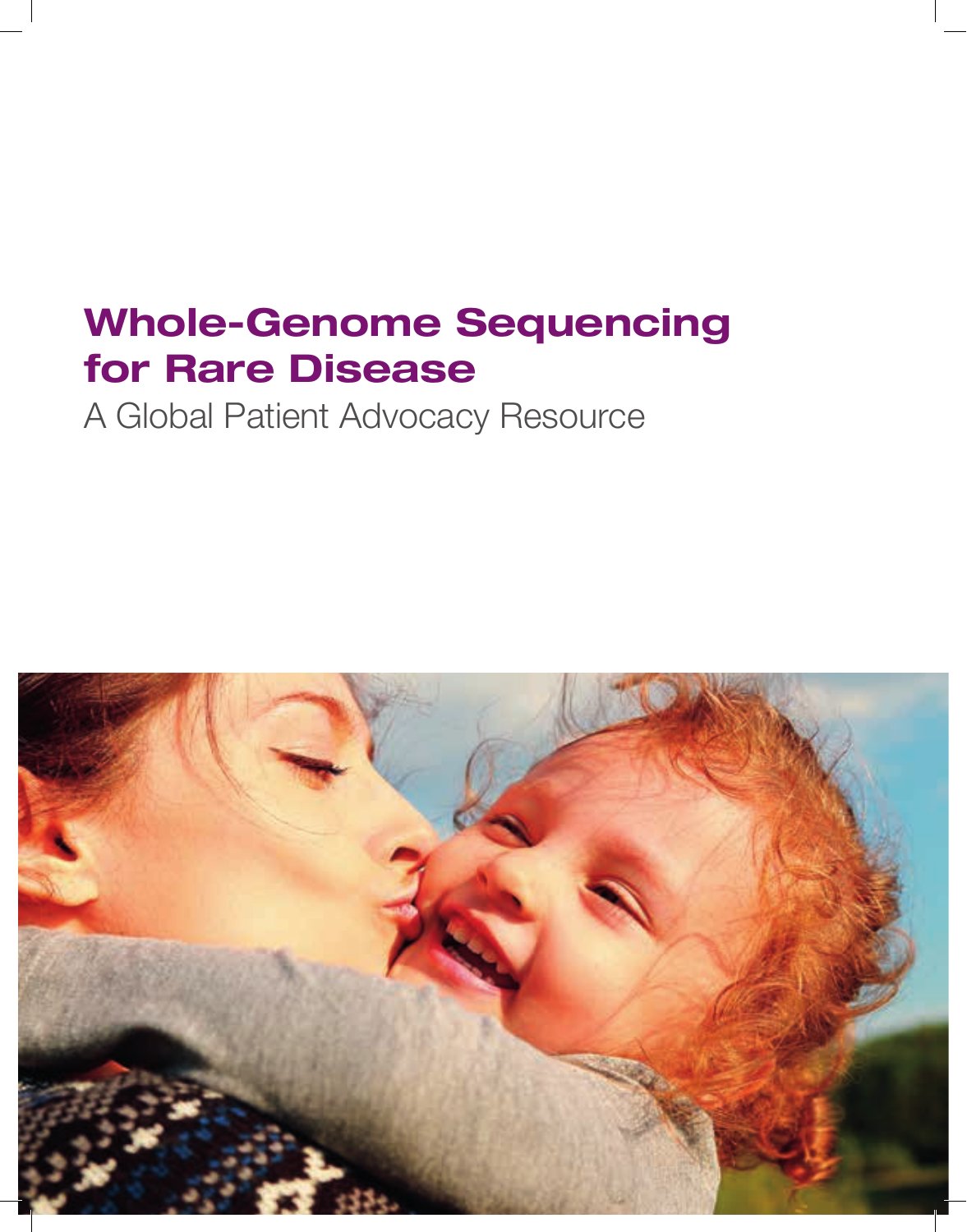## The Burden of Genetic Disease

- 6% of the population worldwide is affected by a rare disease (RD).<sup>1,2</sup>
- Nearly 80% of all RD has a genetic cause; over 7,000 genetic conditions have been identified.<sup>2-5</sup>
- Half of RD cases impact children and 30% will not survive beyond the age of 5 years.3
- The average diagnostic odyssey lasts approximately 7 years.3

## Genetic Testing Approaches

• Current standard of care for RD may include single gene testing, multi-gene panel testing, microarray (CMA) and/or whole-exome sequencing (WES). (Figure 1)

- Average healthcare cost per discharge is significantly higher  $(\$12,000-\$77,000)$  in patients with a genetic diagnosis vs. those without.<sup>6</sup>
- For critically ill infants with a RD, a fast diagnosis can be critical for timely and appropriate medical intervention. For pediatric outpatients, it can put an end to the long expensive diagnostic journey. 7-9

• Whole-genome sequencing (WGS) sequences the entire genome (Figure 1) and is the only test that can nearly detect all types of genetic variants.<sup>10,11</sup> (Table 1)

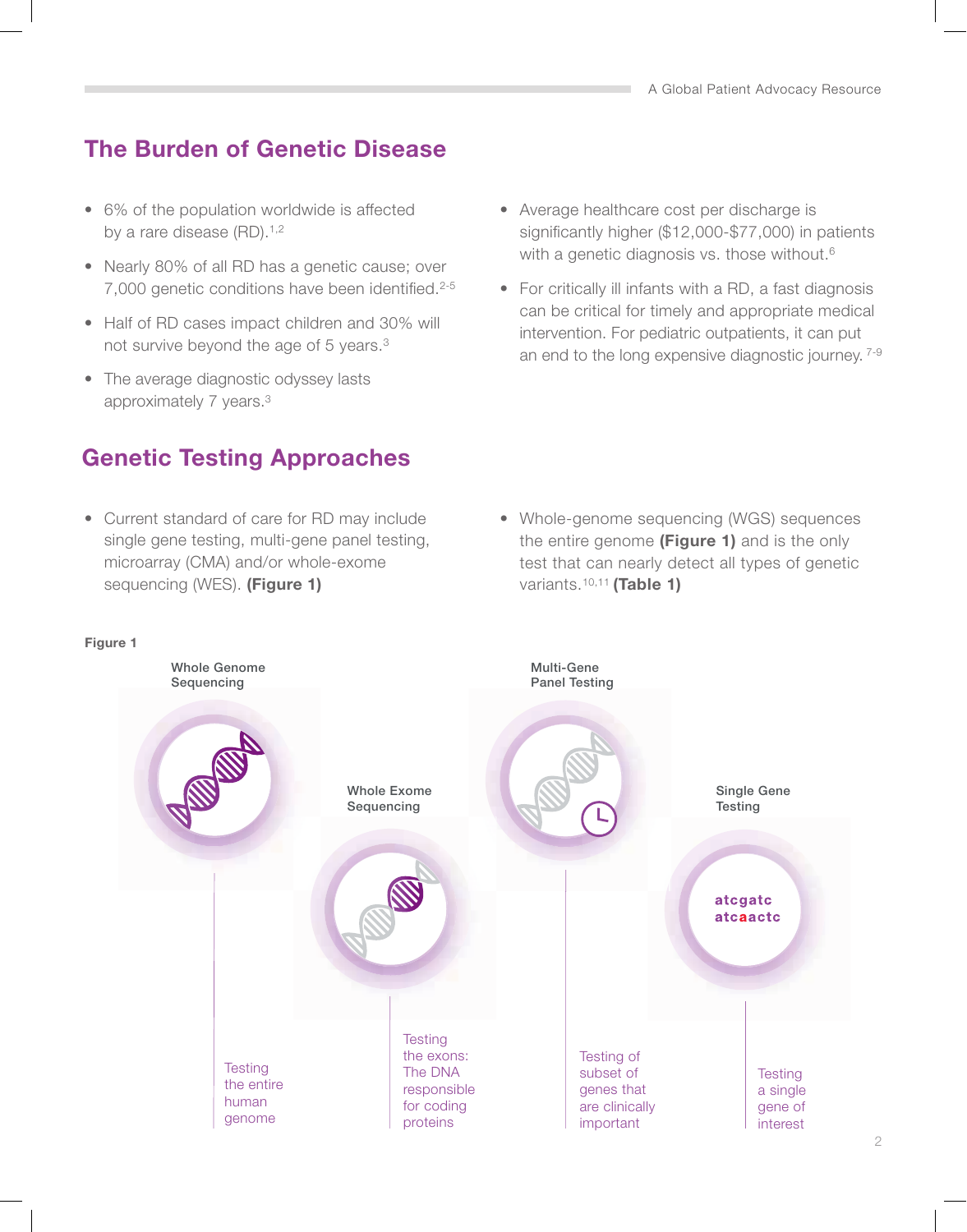# Utility of Whole-Genome Sequencing

### Diagnostic Utility

- The likelihood of a diagnosis or diagnostic yield has been shown to be higher in WGS (55-70%) compared to WES (24-33%) and CMA (15-23%).10,16-18
- Copy number variant detection is greater with WGS compared to CMA.7,9
- Exome coverage is greater with WGS compared to WES. WES may miss 1-3% of disease-causing mutations in the exomes detectable by WGS.13-15
- Combined data from 37 studies comprising 20,068 children found an 8.3x increase in diagnostic yield with WES/WGS compared to microarray.19
- Recent studies demonstrate the diagnostic superiority of WGS compared to standard testing in select patient groups (Table 2).<sup>7,10,12,19-20</sup>
	- Critically ill infants.8,9,21
	- Children with intellectual disability / developmental delay 22-23 and pediatric outpatients.10,12,24
- WGS decreases time to diagnosis compared to standard genetic testing.<sup>7,8</sup>
- In a randomized-controlled trial of critically ill NICU and PICU patients, WGS shortened time to diagnosis by 88% (13 days vs. 107 days) compared to standard genetic testing.8
- In a clinically heterogeneous cohort of pediatric outpatients, WGS provided a diagnosis in an average of 43 days compared to the average diagnostic journey of 77 days prior to study enrollment.<sup>7</sup>

### Clinical Utility

- Identification of the genetic cause of an individual's disease has utility and psychosocial benefits for the patient, their family, and society at large as it can:
	- Prevent additional unnecessary testing
	- Lead to the development of new therapies and management strategies
	- Enable informed family-planning
	- Provide opportunities for psychosocial support via disease support groups.25-27
- A change in management has been reported in 30-72% of critically ill infants and 49-75% of pediatric outpatients who received a diagnosis by WGS.9,28

### Health Economic Utility

- Next-generation sequencing (NGS)-based testing strategies are more cost-effective than multiple, single-gene tests.
- In one study, the cost of tests in children with neurodevelopmental disorders prior to receiving an NGS-based diagnosis was \$19,100 (USD).7
- US-based hospital discharges linked to a genetic disease are associated with higher healthcare utilization, including additional procedures (up to 4 more) longer length of stay (2-18 days) and higher total costs per discharge (\$12,000-\$77,000) (USD).6
- Genomic sequencing performed when genetic disease is initially suspected provides an efficient and economical approach to arriving at a diagnosis.29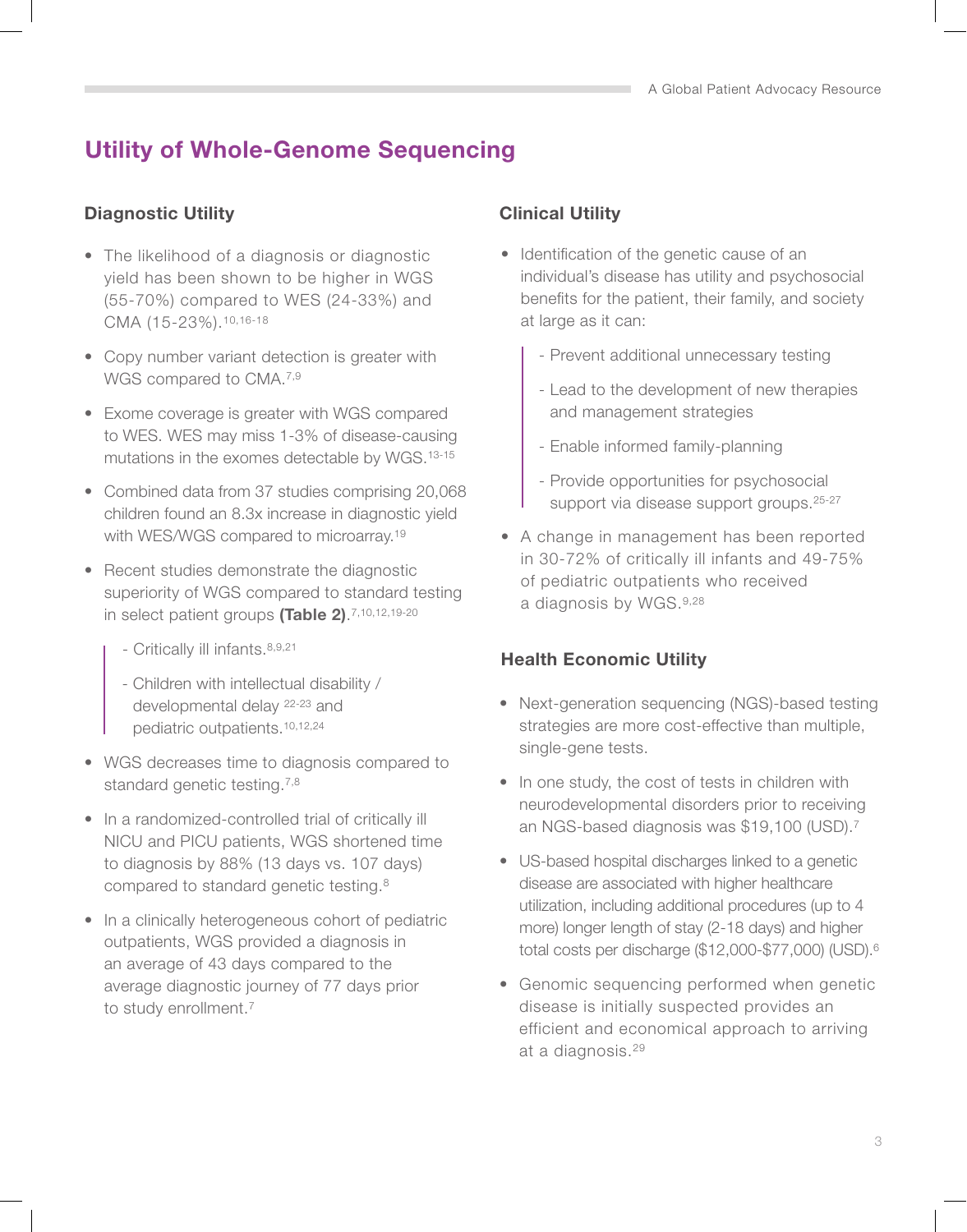#### Table 1

#### Comparison of Testing Methods

| <b>High</b>                                                           | <b>Current Testing</b><br>Options | SNV <sub>s</sub> and<br><b>Indels</b> | <b>CNVs</b>       | Repeat<br><b>Expansions</b> | <b>Structural</b><br><b>Variants</b> | Mitochondrial     | Number of loci<br>(regions) evaluated                |
|-----------------------------------------------------------------------|-----------------------------------|---------------------------------------|-------------------|-----------------------------|--------------------------------------|-------------------|------------------------------------------------------|
| Diagnosis<br>$\sigma$<br>Finding<br>$\overline{\sigma}$<br>Likelihood | <b>WGS</b>                        | Yes <sup>10</sup>                     | Yes <sup>10</sup> | Yes <sup>18</sup>           | Yes<br>(Emerging) <sup>30</sup>      | Yes <sup>10</sup> | 3 billion                                            |
|                                                                       | <b>WES</b>                        | Yes                                   | Limited           | No                          | Limited                              | Yes               | 5 million                                            |
|                                                                       | Chromosomal<br>Microarray (CMA)   | No                                    | Yes               | <b>No</b>                   | <b>No</b>                            | <b>No</b>         | $\sim 0.05 - 2$ million                              |
|                                                                       | Karyotype                         | No                                    | <b>No</b>         | <b>No</b>                   | Yes                                  | <b>No</b>         | ~100                                                 |
|                                                                       | <b>Targeted Gene Panel</b>        | Yes                                   | Limited           | <b>No</b>                   | <b>No</b>                            | Yes               | Varies based on<br># of genes                        |
| Low                                                                   | Sanger (Single Gene)              | Yes                                   | <b>No</b>         | <b>No</b>                   | <b>No</b>                            | Yes               | Average $\sim$ 27,000<br>$(1,000-2 \text{ million})$ |

SNV – single nucleotide variant

CMA – chromosomal microarray

Indel – small insertion/deletion CNV – copy number variant

WES - whole-exome sequencing

WGS - whole-genome sequencing

#### Table 2

### Diagnostic Yield of WGS versus Standard Testing

| Reference                                                                  | Region               | Design                                                           | N   | WGS $(\%)$                  | Comparator (%)        |  |  |  |  |  |
|----------------------------------------------------------------------------|----------------------|------------------------------------------------------------------|-----|-----------------------------|-----------------------|--|--|--|--|--|
| <b>Critically III Infants</b>                                              |                      |                                                                  |     |                             |                       |  |  |  |  |  |
| Van Diemen et<br>al. (2017) <sup>24</sup>                                  | The Netherlands      | Prospective                                                      | 23  | 30                          | 4 (standard testing)  |  |  |  |  |  |
| Willig et al. $(2015)^9$                                                   | <b>United States</b> | Retrospective                                                    | 35  | 57 (rapid WGS)              | 9 (standard testing)  |  |  |  |  |  |
| Petrikin et al. (2018) <sup>8</sup>                                        | <b>United States</b> | Randomized<br>controlled trial                                   | 65  | 31                          | 22 (standard testing) |  |  |  |  |  |
| <b>Stable Individuals with an Undiagnosed, Suspected Genetic Condition</b> |                      |                                                                  |     |                             |                       |  |  |  |  |  |
| Lionel et al. $(2017)^{10}$                                                | Canada               | Prospective (children with a<br>suspected genetic condition)     | 103 | 41 (diagnostic<br>variants) | 24 (standard testing) |  |  |  |  |  |
| Stavropoulos et<br>al. $(2015)^{12}$                                       | <b>United States</b> | Prospective (individuals with a<br>suspected genetic disease)    | 100 | 41                          | 13 (standard testing) |  |  |  |  |  |
| Gilissen et<br>al. (2018) <sup>27</sup>                                    | <b>United States</b> | Prospective (individuals with<br>severe intellectual disability) | 50  | 42                          | 27 (WES)              |  |  |  |  |  |